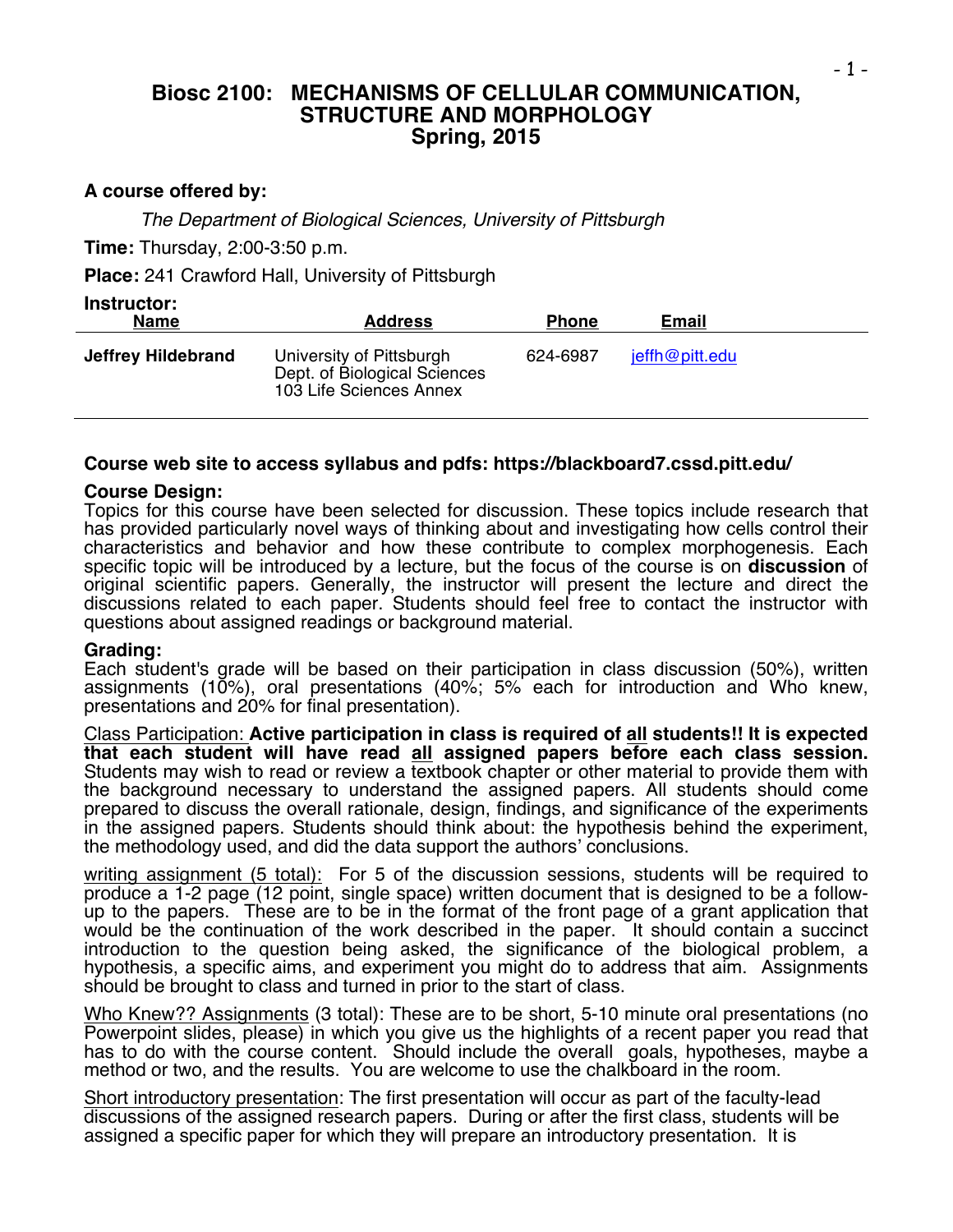expected that this will be in Powerpoint and will introduce the paper(s) being discussed and should cover the following material: what was known in the field before the paper(s) was published, relevant pathways being studied, the questions being asked/hypothesis being tested by the authors, and perhaps a brief description of the methodology used. Students should contact the professor in charge of the particular discussion session if questions arise or if they would like to go over their presentation prior to class. (5% of final grade)

End of the semester oral presentation: At the end of the semester, each student will choose a paper related (loosely) to one of the topics covered during the semester and will give a short (~30 minute) oral presentation to the class with 5 additional minutes for questions. See below for additional instructions. (20% of final grade)

Figure Facts. While I will not require students to use figure facts for the papers, it is highly recommended. This will help you understand the paper and will likely prove invaluable when it comes to the in class discussions. The figure facts template can be found on the courseweb site for the course.

## **Instructions for final oral presentations:**

The final oral presentations begin April 9<sup>th</sup> and should be in the form of a Powerpoint presentation. Each student will choose a paper related to the topics covered during the course. So that we don't have duplicate presentations, please inform Dr. Hildebrand at least two weeks in advance which paper you with to present. If someone has already chosen that paper, you must find a new paper. This ensures adequate time for approval, posting on Courseweb, and for the other participants to read the papers.

The presentations are ~30-40 minutes plus 5 minutes of discussion/questions. During the presentation, you should cover the following:

- 1) Why you chose the paper and how it relates to the topics that we've studied.
- 2) Enough background information should be given to place the paper in the larger context of the field as a whole.
- 3) You may not have time to go through all of the figures of the paper. Therefore choose the most important/significant figures that support the important conclusions of the paper.
- 4) Identify the broader significance of the work (i.e. how does this work extend our knowledge in this field).
- 5) Identify any weaknesses in the paper.
- 6) Identify what you think might be the next series of experiments that could/should be done.

Your **grade** for the presentation will be based on your:

- 1) choice of paper
- 2) organization of presentation
- 3) understanding of experiments
- 4) identification of important conclusions and broader significance of the paper
- 5) ability to answer questions

## **5 minute question period ~ Non-presenting students**

For any student not presenting on a particular day, you will be expected to have read the paper(s) and have one or two insightful question for each presenter. You will be graded on your preparation for this question period as well!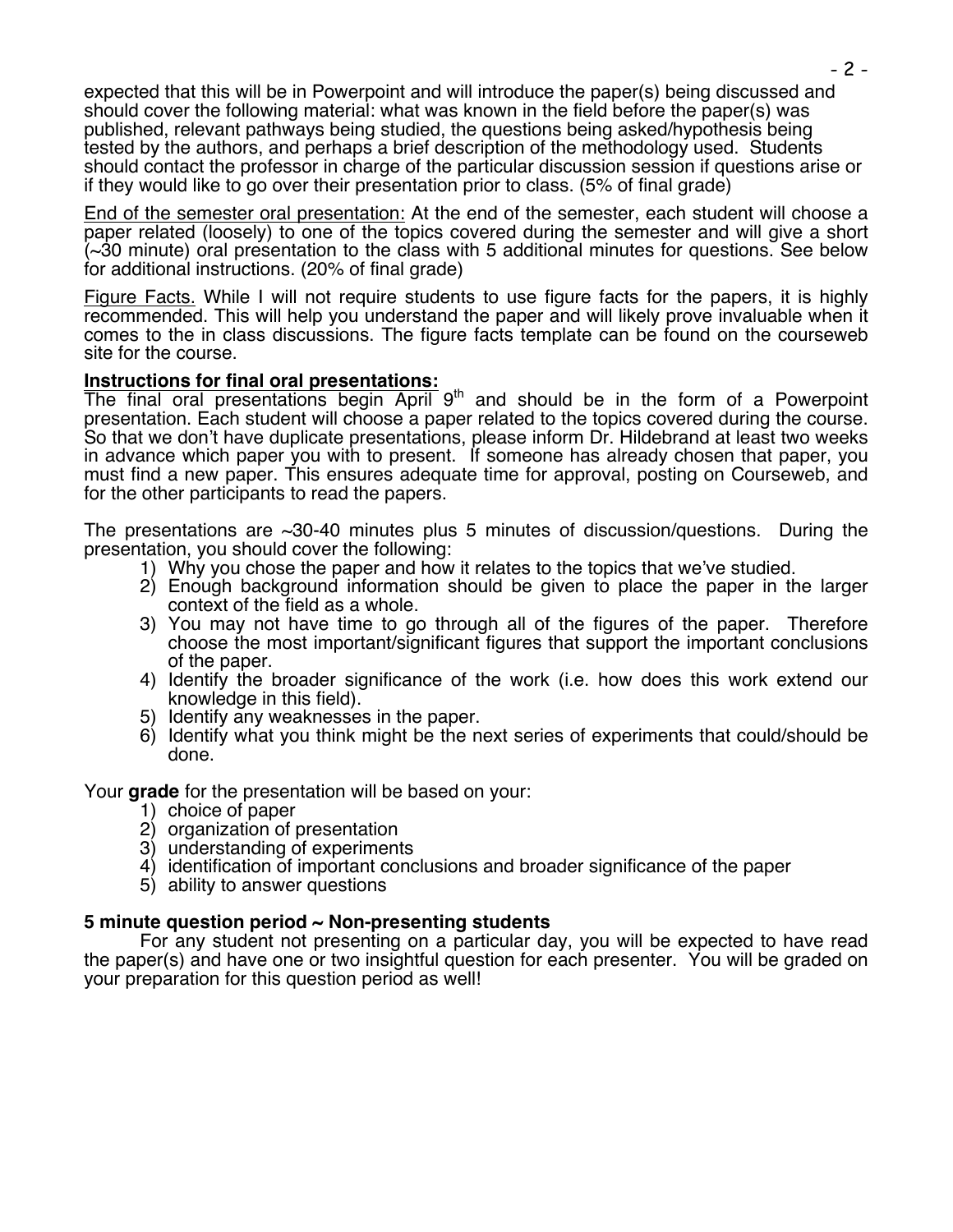# **Syllabus at-a-glance**

|                | <b>Date</b> | <b>Topic</b>                    | <b>Introduction</b> |
|----------------|-------------|---------------------------------|---------------------|
| 1              | Jan. 8      | <b>Organizational Meeting</b>   | <b>NA</b>           |
| $\overline{2}$ | Jan. 15     | Paper discussion                | Hildebrand          |
| 3              | Jan. 22     | Paper discussion                | <b>Hillary</b>      |
| 4              | Jan. 29     | Paper discussion and Who knew?? | NA                  |
| 5              | Feb. 5      | Paper discussion                | <b>John</b>         |
| 6              | Feb. 12     | Paper discussion                | Sam                 |
| 7              | Feb. 19     | Paper discussion and Who knew?? | Kurt                |
| 8              | Feb. 26     | Paper discussion                |                     |
| 9              | Mar. 5.     | Paper discussion                |                     |
|                | Mar. 12     | <b>NO CLASS: SPRING BREAK</b>   |                     |
| 10             | Mar. 19     | Paper discussion                |                     |
| 11             | March 26    | Paper discussion and Who knew?? | <b>NA</b>           |
| 12             | April 2     | Paper discussion                | Rachel              |
| 13             | April 9     | <b>Student presentations</b>    |                     |
| 14             | April 16    | <b>Student presentations</b>    |                     |
| 15             | April 23    | <b>Student presentations</b>    |                     |